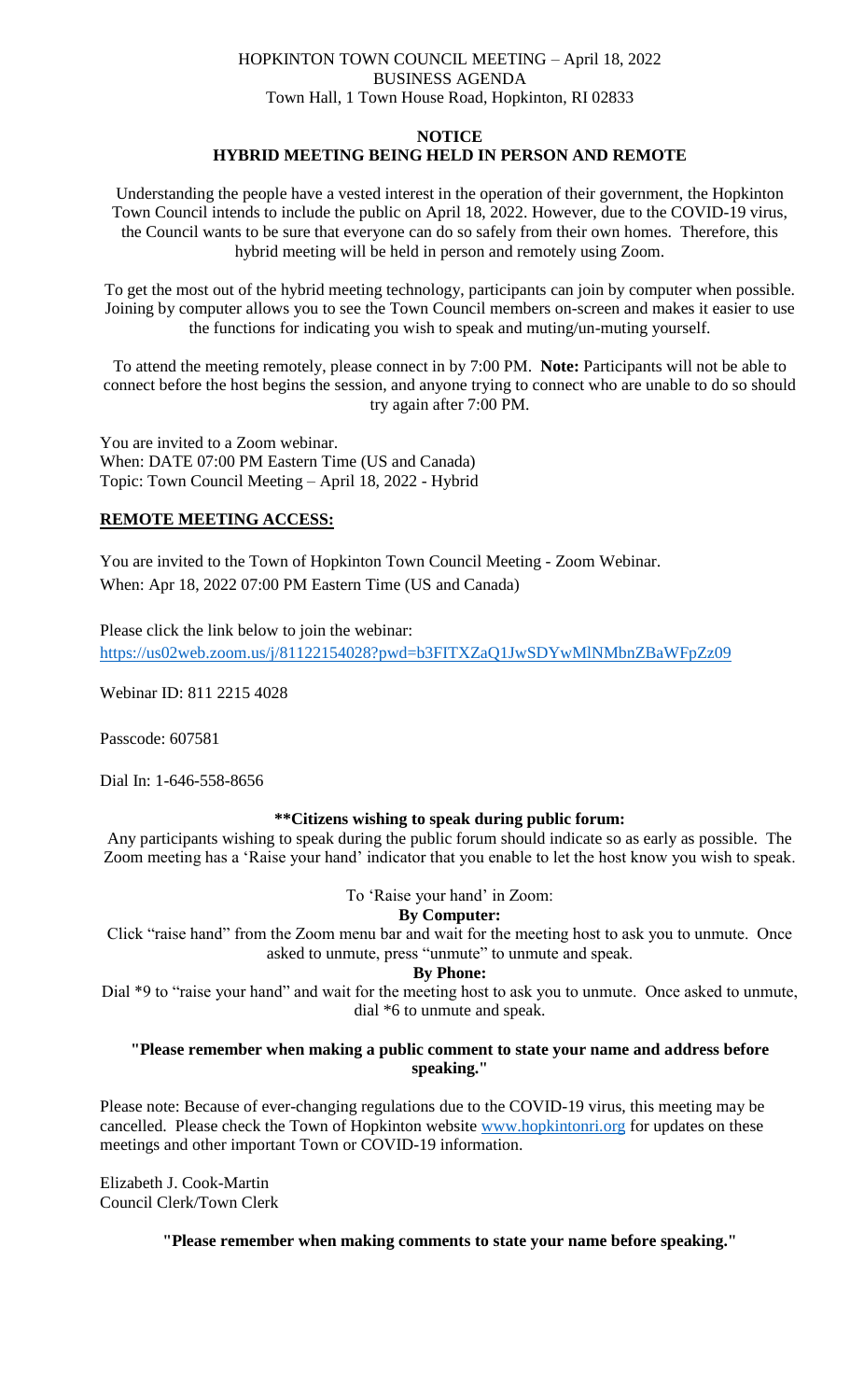# **7:00 P.M. Moment of silent meditation and a salute to the Flag.**

# **Call to Order – Roll Call**

# **Public Comment**

### **Acknowledgments & Announcements**:

1. May 5, 2022 is the date that has been selected by the Chariho School Committee for the second Chariho Budget Referendum.

### **Approval of Agenda Order**

#### **Consent Agenda**

Approve Town Council Meeting Minutes of April 4, 2022; Accept the following monthly financial/activity report: Town Clerk; Approve 2021 real property tax abatement due to double billing software error submitted by the Tax Assessor.

#### **Motion to Approve Consent Agenda**

#### **Vacancies & Appointments**

- 1. Discuss, consider and possibly vote to reappoint Carolyn Light to the Planning Board.
- 2. Discuss, consider and possibly vote to reappoint Gary Marsh to the Conservation Commission.

#### **New Business**

- 1. Discuss and consider the calculation on the number of seats for the Chariho School Committee for the next year, received from Andrew M. Lentz, Esq.
- 2. Discuss, consider and possibly vote to oppose proposed legislation HB 7942 Relating to Towns and Cities – Zoning Ordinances.
- 3. Discuss, consider and possibly vote to send a proposed Zoning Ordinance District Use Table amendment relating to marijuana uses, to the Planning Board for an advisory opinion, introduced and sponsored by Councilor Moffitt.
- 4. Discuss, consider and vote re: Resolution in support of full funding restoration of Categorical Transportation Aid to Regionalized School Districts as outlined in §16-7.2-6, see attached.

# **Public Comment**

# **Adjournment**

If communication assistance (readers/interpreters/captions) is needed or any other accommodation to ensure equal participation by any person, please contact the Town Clerk's Office at 377-7777 (V) or 377-7773 (TDD) at least two (2) business days prior to the meeting.

Posting Details: Town Hall, Police Station, Hopkinton Post Office, Hopkinton Website, Secretary of State Website. Posting date: April 14, 2022